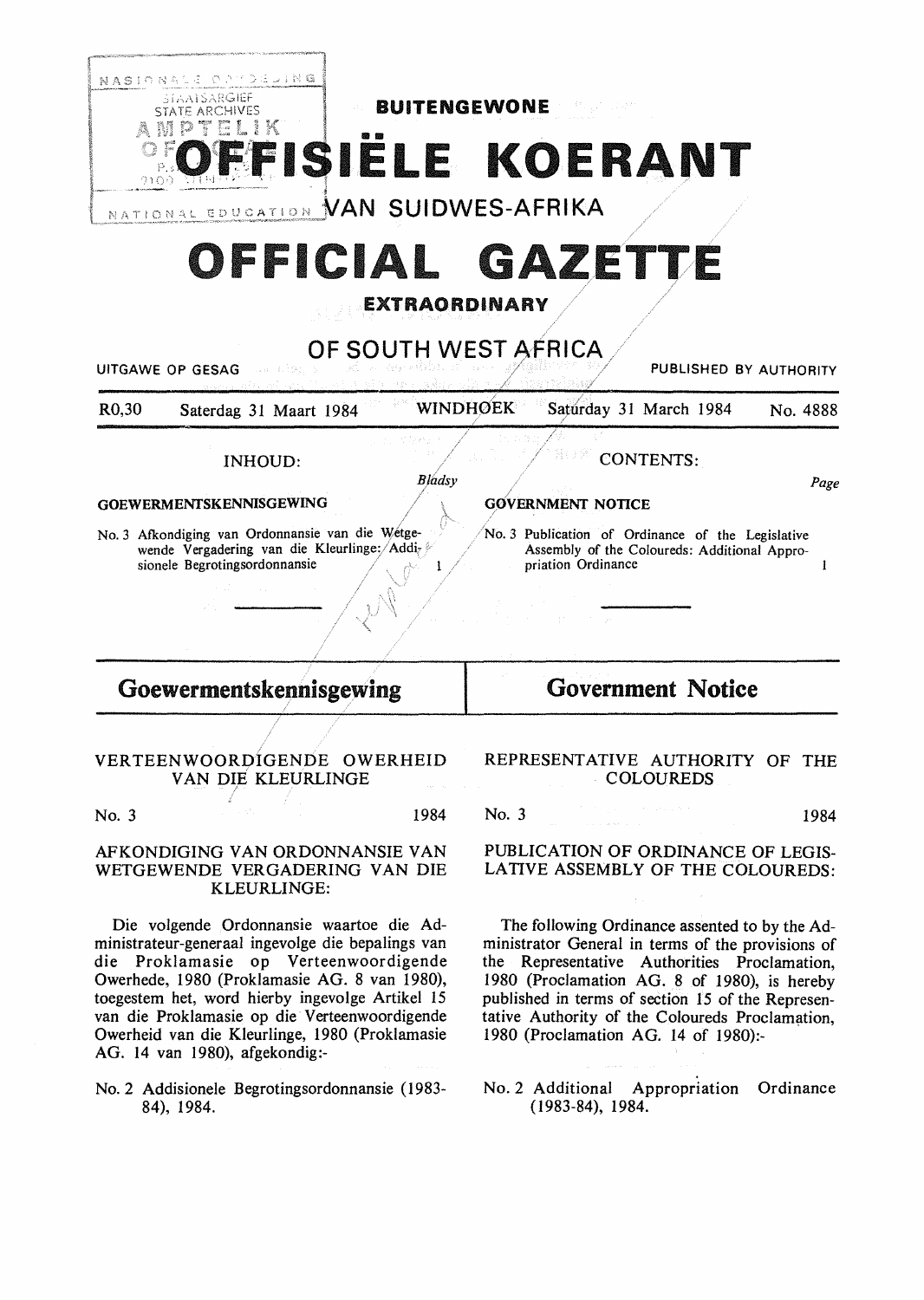**Ordonnansie Nr. l van 1984** 

#### **ADDISIONELE BEGROTINGSORDONNANSIE**

*(Toegestem deur die Administrateur-generaal op 30 Maart 1984)* 

*(A.frikaanse teks onderteken)* 

## **ORDONNANSIE**

**Tot bewilliging van 'n addisionele bedrag geld vir die administrasie van die sake van die Kleurlinge in die boekjaar wat op 31 Maart 1984 eindig.** 

Die Wetgewende Vergadering van die Kleurlinge VERORDEN SOOS VOLO:-

Bewilliging van addi sionele bedrag van R5 656 060 vir administrasie van sake van Kleurlinge.

1. Behoudens die bepalings van die Proklamasie op Verteenwoordigende Owerhede, 1980 (Proklamasie AG. 8 van 1980), en die Wet op Staatsfinansies, 1982 (Wet 1 van 1982), word die addisionele bedrae geld wat in die Bylae uiteengesit word, hierby, as 'n las teen die Inkomstefonds van die Verteenwoordigende Owerheid van die Kleurlinge, bewillig vir die administrasie van die sake van die Kleurlinge in die boekjaar wat op 31 Maart 1984 eindig.

Kort titel.

**2.** Hierdie Ordonnansie heet die Addisionele Begrotingsordonnansie (1983-84), 1984.

|                | <b>BEGROTINGSPOS</b>           | <b>BEDRAG</b> |
|----------------|--------------------------------|---------------|
| No.            | Titel                          | R             |
|                |                                |               |
|                | Sekretariaat                   | 38 1 20       |
| $\overline{2}$ |                                | 80 800        |
| 3              | Onderwys en Kultuurbevordering | 1 440 925     |
| 4              |                                | 2 3 5 0       |
| $\mathfrak{S}$ | Gesondheid en Welsyn           | 14093865      |
|                | <b>TOTAAL</b>                  | 5 656 060     |

#### BYLAE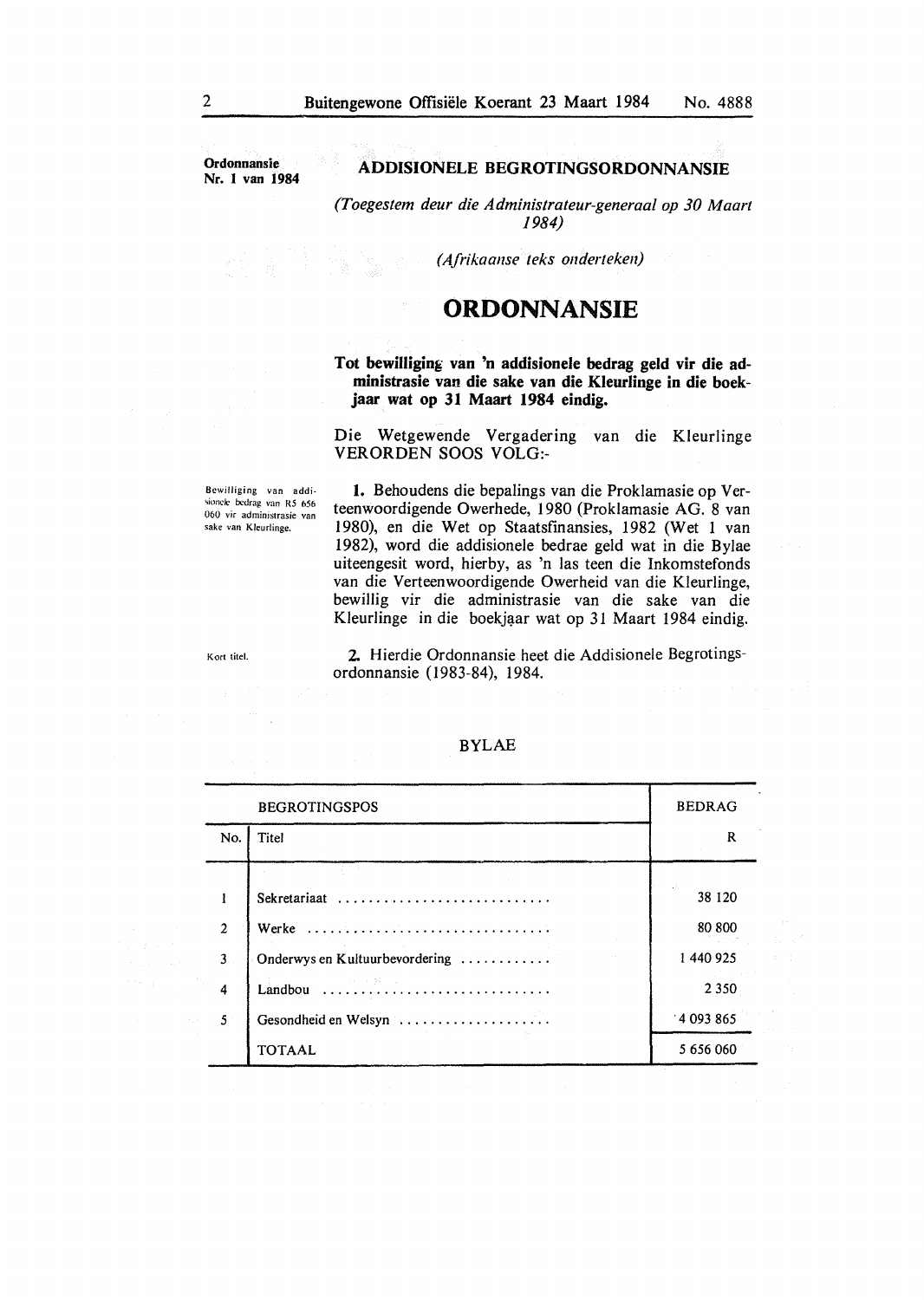## **ADDITIONAL APPROPRIATION ORDINANCE**

*(Assented to by the Administrator-General on 30 March 1984)* 

*(Afrikaans text signed)* 

## **ORDINANCE**

#### **To appropriate an additional amount of money for the administration of the affairs of the Coloureds during the financial year ending 31 March 1984.**

BE IT ORDAINED by the Legislative Assembly of the coloureds, as follows:-

**1.** Subject to the provisions of the Representative Authorities Proclamation, 1980 (Proclamation AG. 8 of 1980), and the State Finance Act, 1982 (Act 1 of 1982), the additional amounts of money set out in the Schedule are hereby appropriated, as a charge to the Revenue Fund of the Representative Authority of the Coloureds, for the administration of the affairs of the Coloureds during the financial year ending 31 March 1984.

**2.** This Ordinance shall be called the Additional Appropriation Ordinance (1983-84), 1984

Appropriation of additional amount of R5 656 060 for administration of affairs of Coloureds.

Short title.

|                         | <b>VOTE</b>                      | <b>AMOUNT</b> |
|-------------------------|----------------------------------|---------------|
| No.                     | Title                            | R             |
|                         | Secretariat                      | 38 1 20       |
| $\overline{c}$          | Works                            | 80 800        |
| $\overline{3}$          | Education and Cultural Promotion | 1440925       |
| $\overline{\mathbf{4}}$ | Agriculture                      | 2 3 5 0       |
| 5                       | Health and Welfare               | 4 093 865     |
|                         | <b>TOTAL</b>                     | 5 656 060     |

#### SCHEDULE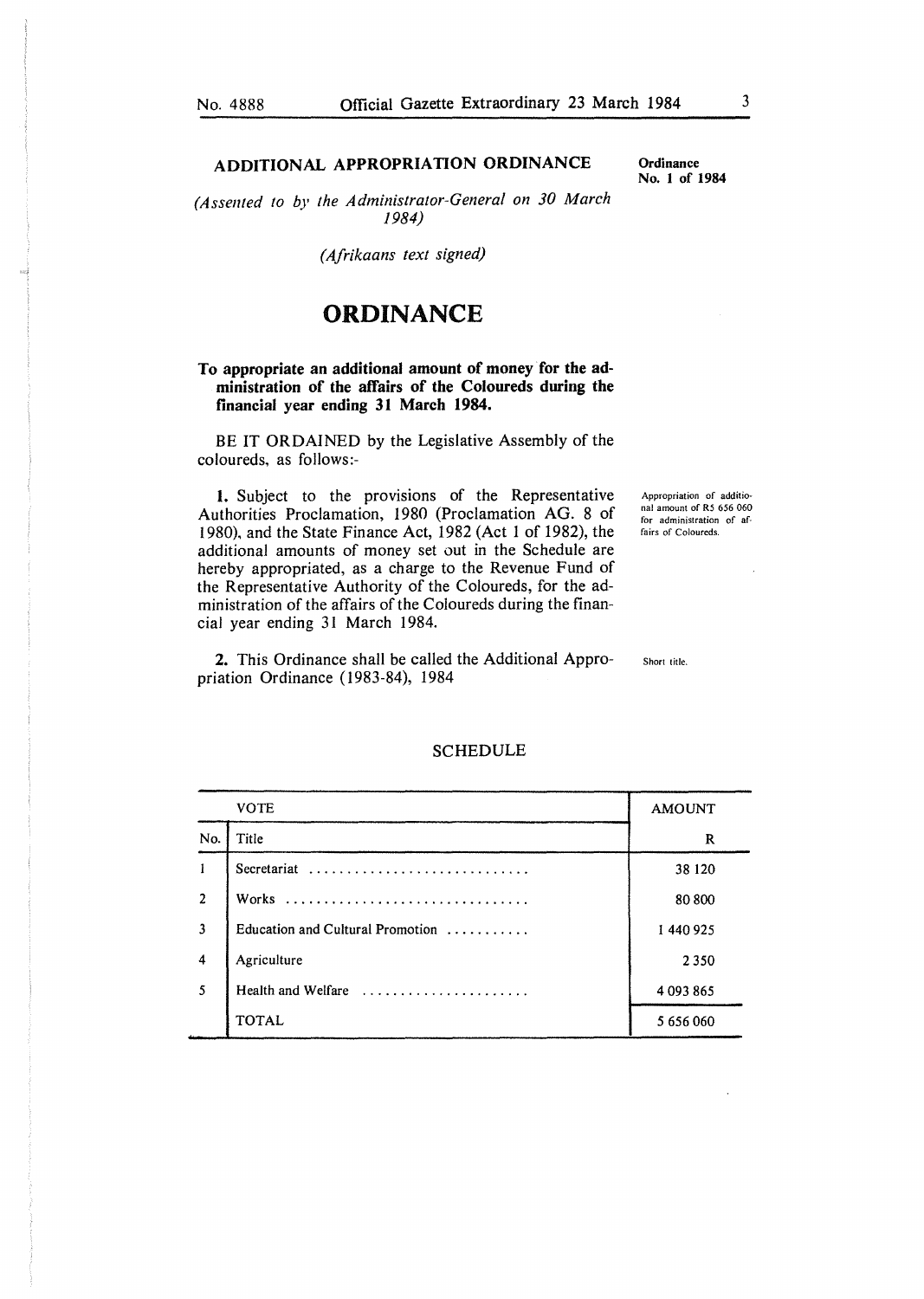Hierdie Offisiële koerant vervang die vorige Offisiële Koerant met dieselfde nommer en datum

This Official Gazette replaces the even-numbered Official Gazette of the same date **DUITENGEWONE** 

OFFISIËLE KOERANT

**VAN SUIDWES-AFRIKA** 

# OFFICIAL GAZETTE

## EXTRAORDINARY

| OF SOUTH WEST AFRICA<br>PUBLISHED BY AUTHORITY<br>UITGAWE OP GESAG |                                                                                                                                                                                                                                                                                                                                                                                |                                                                                 |                                           |                                                                                                                                                                                                                                                                                                                                                     |           |
|--------------------------------------------------------------------|--------------------------------------------------------------------------------------------------------------------------------------------------------------------------------------------------------------------------------------------------------------------------------------------------------------------------------------------------------------------------------|---------------------------------------------------------------------------------|-------------------------------------------|-----------------------------------------------------------------------------------------------------------------------------------------------------------------------------------------------------------------------------------------------------------------------------------------------------------------------------------------------------|-----------|
| R <sub>0</sub> ,30                                                 | Saterdag 31 Maart 1984                                                                                                                                                                                                                                                                                                                                                         | WINDHOEK                                                                        |                                           | Saturday 31 March 1984                                                                                                                                                                                                                                                                                                                              | No. 4888  |
|                                                                    | INHOUD:                                                                                                                                                                                                                                                                                                                                                                        | Bladsy                                                                          |                                           | <b>CONTENTS:</b>                                                                                                                                                                                                                                                                                                                                    | Page      |
|                                                                    | <b>GOEWERMENTSKENNISGEWING</b>                                                                                                                                                                                                                                                                                                                                                 |                                                                                 | <b>GOVERNMENT NOTICE</b>                  |                                                                                                                                                                                                                                                                                                                                                     |           |
|                                                                    | No. 3 Afkondiging van Ordonnansie van die Wetge-<br>wende Vergadering van die Kleurlinge: Addi-<br>Assembly of the Coloureds: Additional Appro-<br>sionele Begrotingsordonnansie<br>$\mathcal{L}(\mathcal{L}^{\text{max}}_{\text{max}})$ , where $\mathcal{L}^{\text{max}}_{\text{max}}$<br>なんこうしょ ひとうれん オープス 貴族 こ<br>ing ing applicit graph and a manuscript of the second    | $\mathbf{1}^{n\times n\times n}$ and $\mathbf{1}^{n\times n}$<br>an teknologiya | priation Ordinance<br>Since Hotel Hills & |                                                                                                                                                                                                                                                                                                                                                     | 1         |
|                                                                    | Goewermentskennisgewing                                                                                                                                                                                                                                                                                                                                                        |                                                                                 |                                           | <b>Government Notice</b>                                                                                                                                                                                                                                                                                                                            |           |
|                                                                    | VERTEENWOORDIGENDE OWERHEID<br>VAN DIE KLEURLINGE                                                                                                                                                                                                                                                                                                                              |                                                                                 |                                           | REPRESENTATIVE AUTHORITY OF THE<br><b>COLOUREDS</b>                                                                                                                                                                                                                                                                                                 |           |
| No. 3                                                              |                                                                                                                                                                                                                                                                                                                                                                                | 1984                                                                            | No. $3$                                   |                                                                                                                                                                                                                                                                                                                                                     | 1984      |
|                                                                    | AFKONDIGING VAN ORDONNANSIE VAN<br>WETGEWENDE VERGADERING VAN DIE<br>KLEURLINGE:                                                                                                                                                                                                                                                                                               |                                                                                 |                                           | PUBLICATION OF ORDINANCE OF LEGIS-<br>LATIVE ASSEMBLY OF THE COLOUREDS:                                                                                                                                                                                                                                                                             |           |
|                                                                    | Die volgende Ordonnansie waartoe die Ad-<br>ministrateur-generaal ingevolge die bepalings van<br>die Proklamasie op Verteenwoordigende<br>Owerhede, 1980 (Proklamasie AG. 8 van 1980),<br>toegestem het, word hierby ingevolge Artikel 15<br>van die Proklamasie op die Verteenwoordigende<br>Owerheid van die Kleurlinge, 1980 (Proklamasie<br>AG. 14 van 1980), afgekondig:- |                                                                                 |                                           | The following Ordinance assented to by the Ad-<br>ministrator General in terms of the provisions of<br>the Representative Authorities Proclamation,<br>1980 (Proclamation AG. 8 of 1980), is hereby<br>published in terms of section 15 of the Represen-<br>tative Authority of the Coloureds Proclamation,<br>1980 (Proclamation AG. 14 of 1980):- |           |
|                                                                    | No. 1 Addisionele Begrotingsordonnansie (1983-<br>84), 1984.                                                                                                                                                                                                                                                                                                                   |                                                                                 | $(1983-84), 1984.$                        | No. 1 Additional Appropriation                                                                                                                                                                                                                                                                                                                      | Ordinance |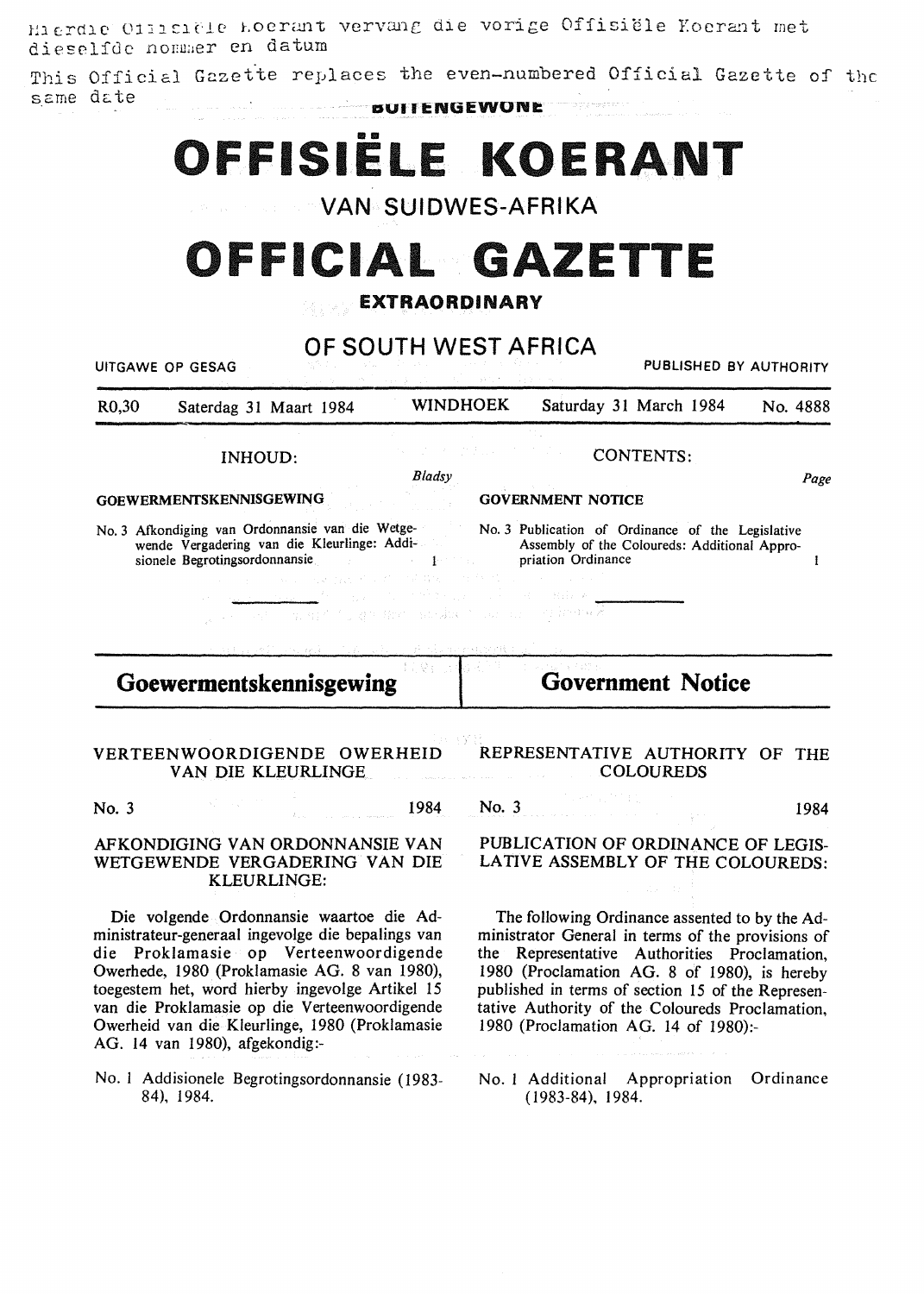**Ordonnansie**  Nr. I **van 1984** 

#### **ADDISIONELE BEGROTINGSORDONNANSIE**

*(Toegestem deur die Administrateur-generaal op 30 Maart 1984)* 

*(Afrikaanse teks onderteken)* 

## **ORDONNANSIE**

**Tot bewilliging van 'n addisionele bedrag geld vir die administrasie van die sake van die Kleurlinge in die boekjaar wat op 31 Maart 1984 eindig.** 

Die Wetgewende Vergadering van die Kleurlinge VERORDEN SOOS VOLG:-

Bewilliging van addisionele bedrag van R5 656 060 vir administrasie van sake van Kleurlinge.

第二次付出了 1288-1412

**1.** Behoudens die bepalings van die Proklamasie op Verteenwoordigende Owerhede, 1980 (Proklamasie AG. 8 van 1980), en die Wet op Staatsfinansies, 1982 (Wet 1 van 1982), word die addisionele bedrae geld wat in die Bylae uiteengesit word, hierby, as 'n las teen die Inkomstefonds van die Verteenwoordigende Owerheid van die Kleurlinge, bewillig vir die administrasie van die sake van die Kleurlinge in die boekjaar wat op 31 Maart 1984 eindig.

Kort titel.

**2.** Hierdie Ordonnansie beet die Addisionele Begrotingsordonnansie (1983-84), 1984.

|                         | <b>BEGROTINGSPOS</b>           | <b>BEDRAG</b> |
|-------------------------|--------------------------------|---------------|
| No.                     | Titel                          | R             |
|                         |                                |               |
| 1                       | Sekretariaat                   | 38 1 20       |
| $\overline{2}$          | Werke                          | 80 800        |
| $\overline{\mathbf{3}}$ | Onderwys en Kultuurbevordering | 1440925       |
| $\overline{4}$          | Landbou                        | 2350          |
| 5                       | Gesondheid en Welsyn           | 4 093 865     |
|                         | <b>TOTAAL</b>                  | 5 656 060     |